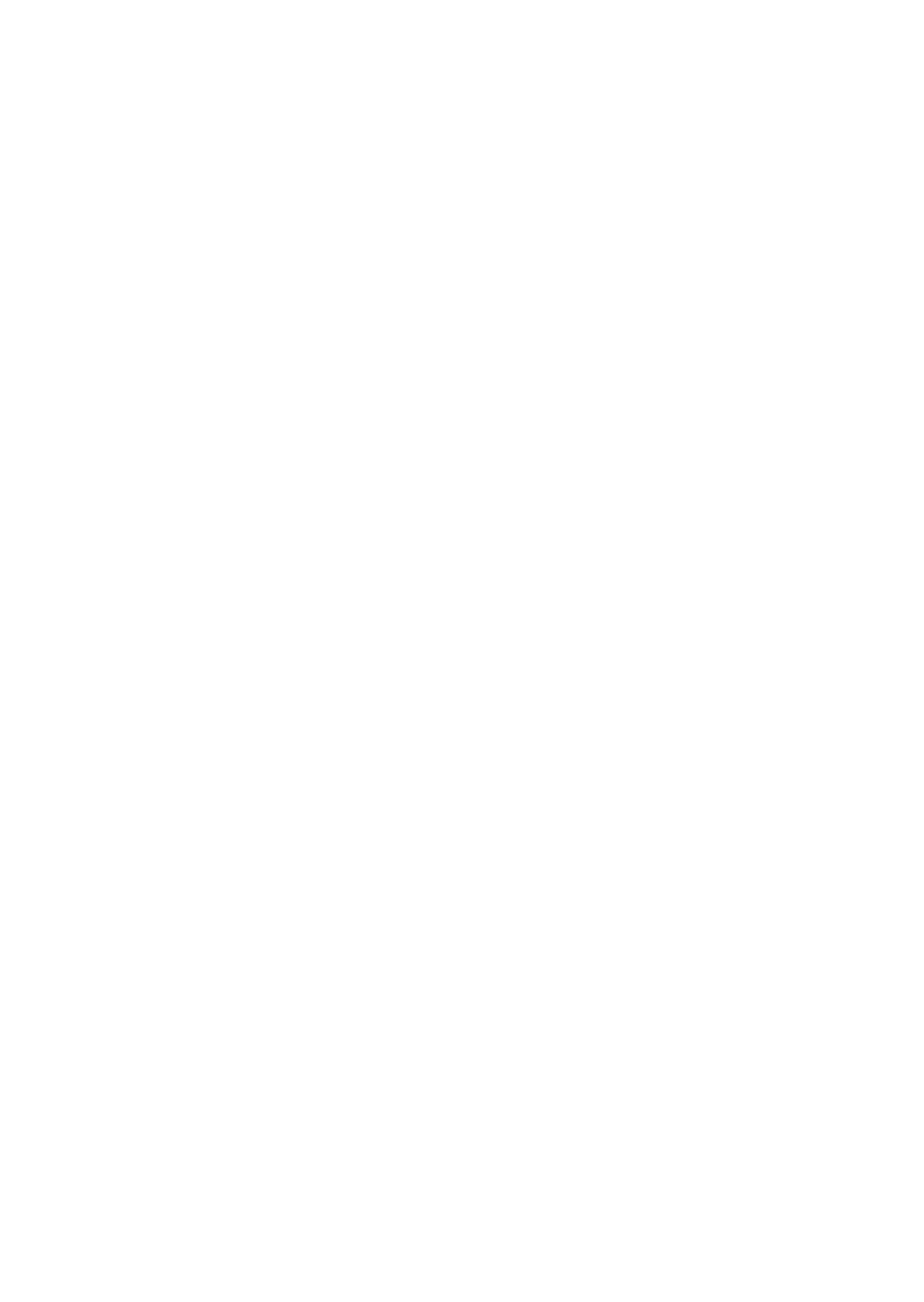

### **PARENTAL LEAVE (AMENDMENT) ACT 2006**

#### **REVISED**

**Updated to 19 July 2019**

#### **Introduction**

This revision presents the text of the Act as it has been amended since enactment, and preserves the format in which it was first passed.

#### **Related legislation**

*Parental Leave Acts 1998 to 2019*: this Act is one of a group of Acts included in this collective citation (*Parental Leave (Amendment) Act 2019*, s. 8(2)). The Acts in the group are:

- *Parental Leave Act 1998* (30/1998)
- *Parental Leave (Amendment) Act 2006* (13/2006)
- *Parental Leave (Amendment) Act 2019* (11/2019)

#### **Annotations**

This Revised Act is annotated and includes textual and non-textual amendments, statutory instruments made pursuant to the Act and previous affecting provisions.

An explanation of how to read annotations is available at www.lawreform.ie/annotations.

## **Material not updated in this revision**

Where other legislation is amended by this Act, those amendments may have been superseded by other amendments in other legislation, or the amended legislation may have been repealed or revoked. This information is not represented in this revision but will be reflected in a revision of the amended legislation if one is available.

Where legislation or a fragment of legislation is referred to in annotations, changes to this legislation or fragment may not be reflected in this revision but will be reflected in a revision of the legislation referred to if one is available.

A list of legislative changes to any Act, and to statutory instruments from 1972, may be found linked from the page of the Act or statutory instrument at www.irishstatutebook.ie.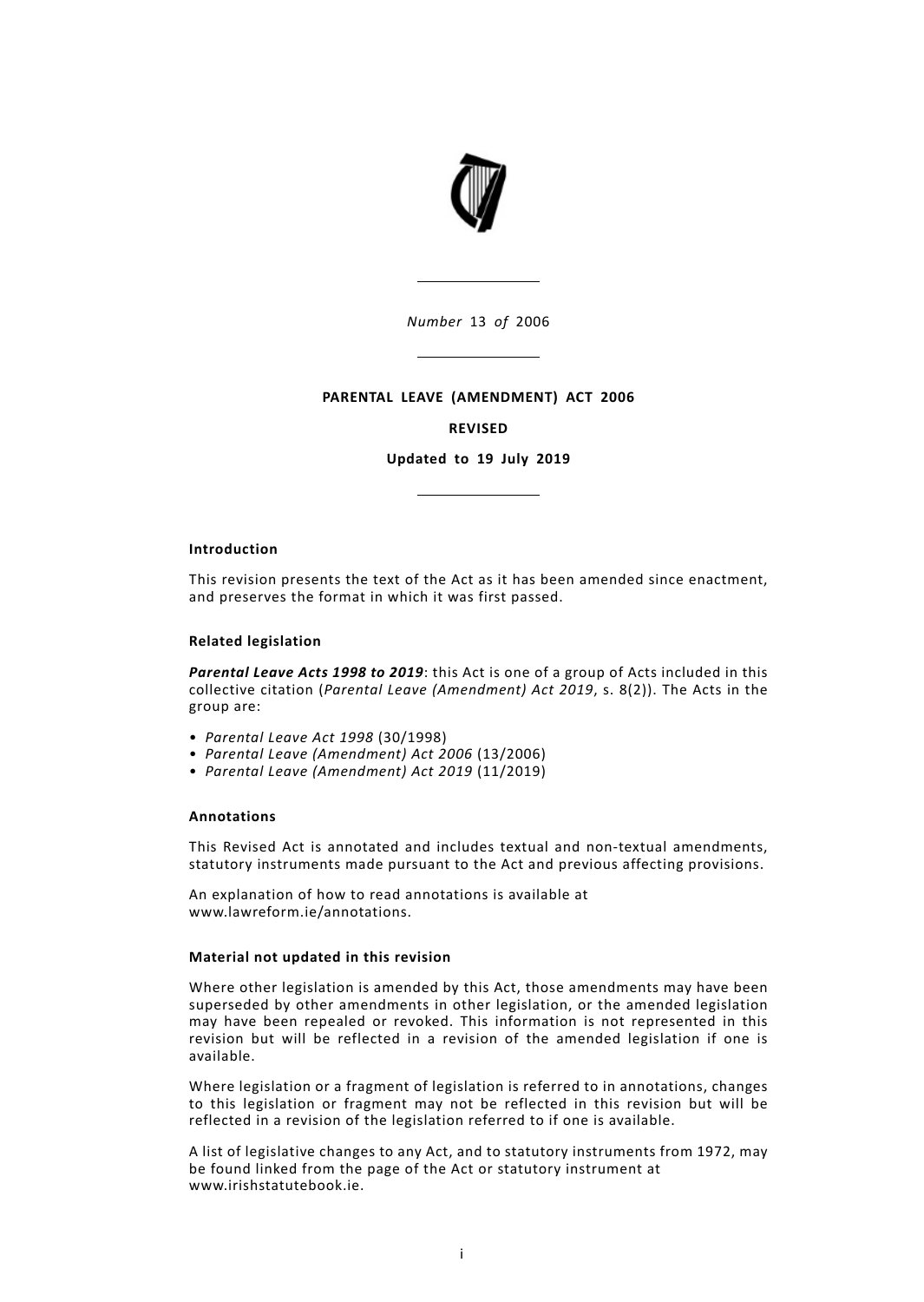### **Acts which affect or previously affected this revision**

• *Civil Law (Miscellaneous Provisions) Act 2008* (14/2008)

All Acts up to and including *Local Government Rates and other Matters Act 2019* (24/2019), enacted 11 July 2019, were considered in the preparation of this revision.

# **Statutory instruments which affect or previously affected this revision**

- *Equality, Integration, Disability and Human Rights (Transfer of Departmental Administration and Ministerial Functions) Order 2011* (S.I. No. 139 of 2011)
- *Equality, Integration, Disability and Human Rights (Transfer of Departmental Administration and Ministerial Functions) Order 2010* (S.I. No. 217 of 2010)

All statutory instruments up to and including *Parental Leave (Amendment) Act 2019 (Commencement) Order 2019* (S.I. No. 356 of 2019), made 16 July 2019, were considered in the preparation of this revision.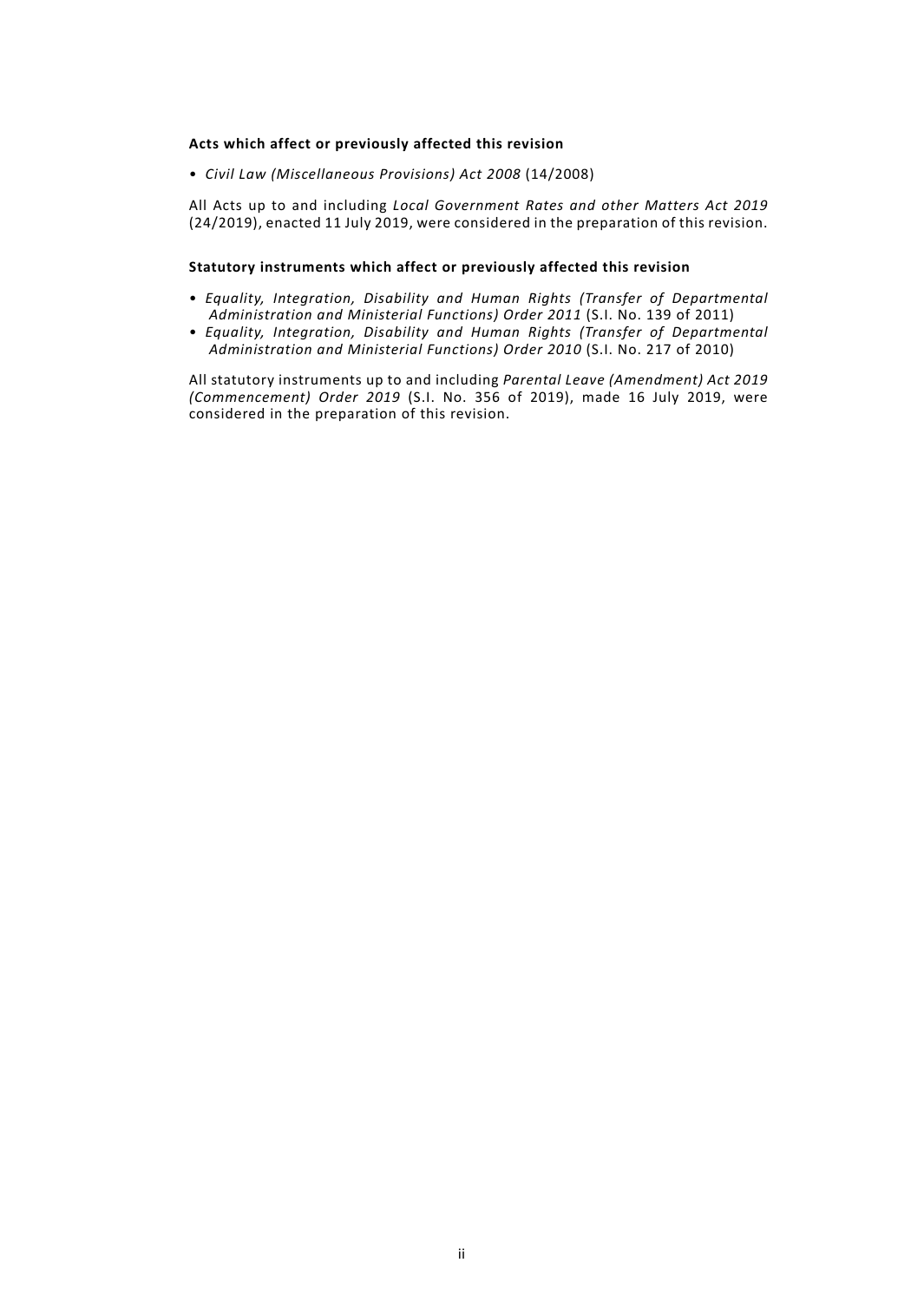

# **PARENTAL LEAVE (AMENDMENT) ACT 2006**

### **REVISED**

**Updated to 19 July 2019**

# ARRANGEMENT OF SECTIONS

# Section

- 1. [Interpretation.](#page-6-0)
- 2. [Entitlement](#page-6-1) to parental leave.
- 3. [Amendment](#page-8-0) of section 6 of Principal Act.
- 4. [Amendment](#page-8-1) of section 7 of Principal Act.
- 5. [Amendment](#page-9-0) of section 8 of Principal Act.
- 6. [Amendment](#page-10-0) of section 10 of Principal Act.
- 7. [Amendment](#page-11-0) of section 11 of Principal Act.
- 8. [Amendment](#page-11-1) of section 13 of Principal Act.
- 9. [Amendment](#page-11-2) of section 15 of Principal Act.
- 10. [Amendment](#page-12-0) of section 16 of Principal Act.
- 11. Protection of employees from [penalisation.](#page-12-1)
- 12. Codes of [practice.](#page-13-0)
- 13. Short title and [collective](#page-13-1) citation.
	- ACTS REFERRED TO

| Adoptive Leave Act 1995               | 1995, No. 2  |
|---------------------------------------|--------------|
| Employment Equality Act 1998          | 1998, No. 21 |
| <b>Medical Practitioners Act 1978</b> | 1978, No. 4  |
| Parental Leave Act 1998               | 1998, No. 30 |
| Redundancy Payments Acts 1967 to 2003 |              |
| Unfair Dismissals Acts 1977 to 2005   |              |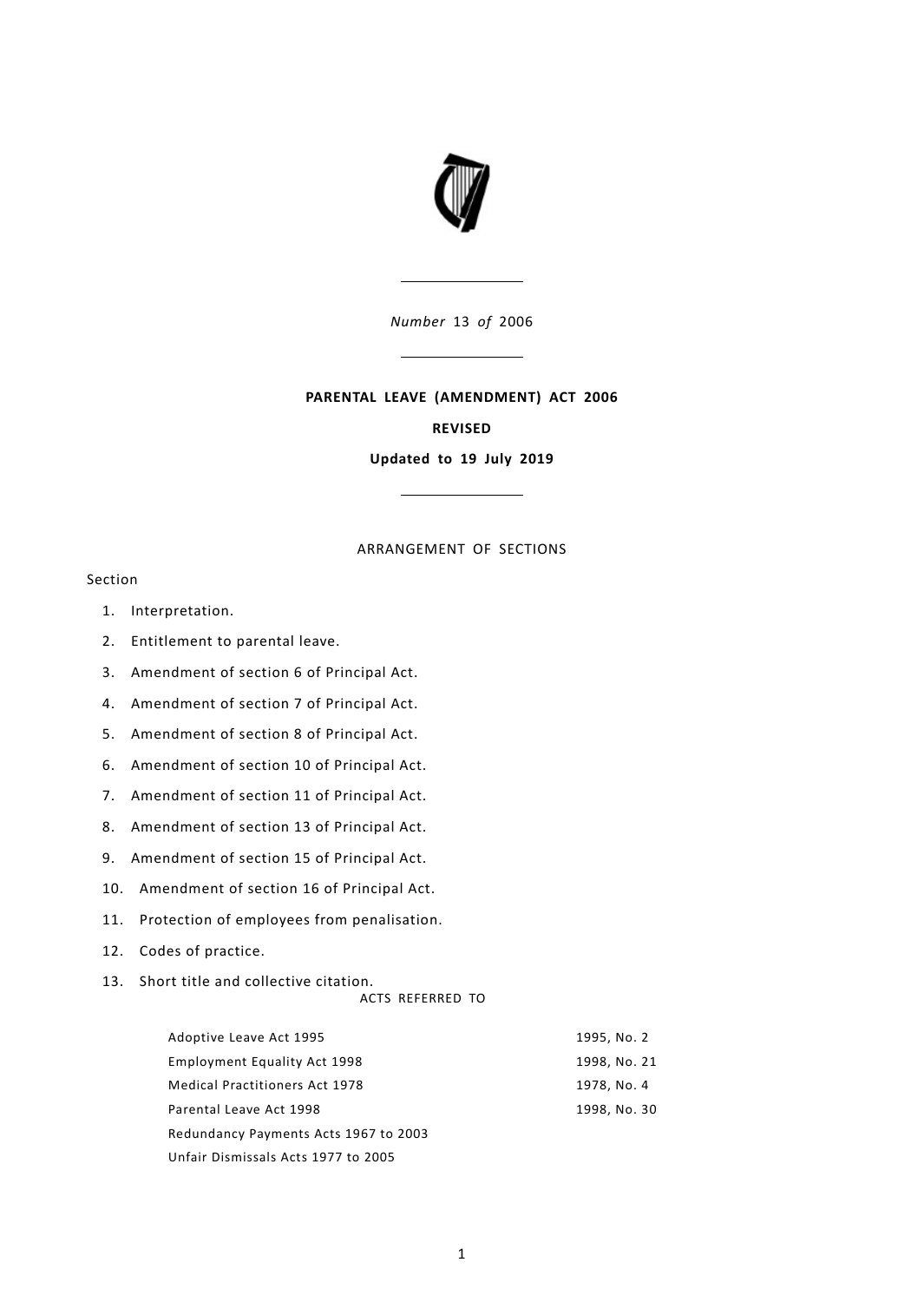

# **PARENTAL LEAVE (AMENDMENT) ACT 2006**

# **REVISED**

**Updated to 19 July 2019**

AN ACT TO AMEND AND EXTEND THE PARENTAL LEAVE ACT 1998.

[18*th May*, 2006]

### BE IT ENACTED BY THE OIREACHTAS AS FOLLOWS:

#### **Annotations**

#### **Modifications (not altering text):**

**C1** Functions transferred and terms "Department of Community, Equality and Gaeltacht Affairs" and "Minister for Community, Equality and Gaeltacht Affairs" construed (1.04.2011) by *Equality, Integration, Disability and Human Rights (Transfer of Departmental Administration and Ministerial Functions) Order 2011* (S.I. No. 139 of 2011), arts. 2, 3 and sch., in effect as per art. 1(2).

2. (1) The administration and business in connection with the exercise, performance or execution of any functions transferred by Article 3 are transferred to the Department of Justice and Law Reform.

(2) References to the Department of Community, Equality and Gaeltacht Affairs contained in any Act or instrument made under such Act and relating to any administration and business transferred by paragraph (1) shall, from the commencement of this Order, be read as references to the Department of Justice and Law Reform.

3. (1) The functions vested in the Minister for Community, Equality and Gaeltacht Affairs by or under any of the Acts mentioned in the Schedule are transferred to the Minister for Justice and Law Reform.

(3) References to the Minister for Community, Equality and Gaeltacht Affairs contained in any Act or instrument made under such Act and relating to any functions transferred by this Article shall, from the commencement of this Order, be read as references to the Minister for Justice and Law Reform.

SCHEDULE

...

...

Article 3(1)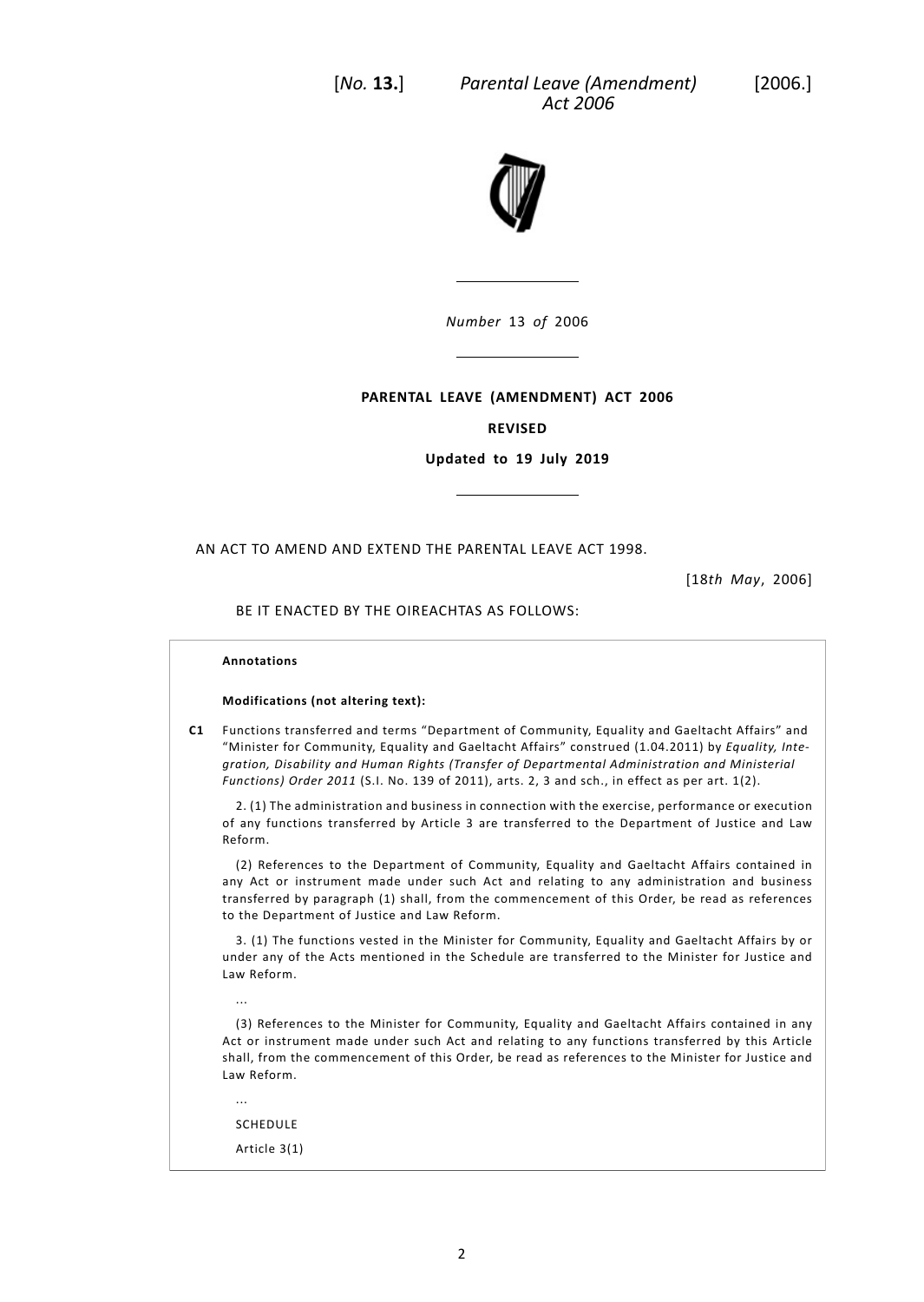Enactments, functions under which are transferred from the Minister for Community, Equality and Gaeltacht Affairs to the Minister for Justice and Law Reform

...

Parental Leave Acts 1998 and 2006

#### **Editorial Notes:**

<span id="page-6-0"></span>**E1** Previous affecting provision: functions transferred and terms "Department of Justice, Equality and Law Reform" and "Minister for Justice, Equality and Law Reform" construed (1.06.2010) by *Equality, Integration, Disability and Human Rights (Transfer of Departmental Administration and Ministerial Functions) Order 2010* (S.I. No. 217 of 2010), arts. 2, 3 and sch., in effect as per art. 1(2); superseded (1.04.2011) by *Equality, Integration, Disability and Human Rights (Transfer of Departmental Administration and Ministerial Functions) Order 2011* (S.I. No. 139 of 2011) as per C note above.

Interpretation. **1.—** (1) In this Act—

"Minister" means the Minister for Justice, Equality and Law Reform;

"Principal Act" means the Parental Leave Act 1998.

<span id="page-6-1"></span>(2) A reference in this Act to any enactment shall be construed as a reference to that enactment as amended, adapted or extended by or under any other enactment including this Act.

Entitlement to parental leave. **2.—** The Principal Act is amended by substituting the following for section 6:

"Entitlement to parental leave.

6.— (1) Subject to this Act, an employee who is a relevant parent in respect of a child shall be entitled to leave from his or her employment, to be known and referred to in this Act as 'parental leave', for a period of 14 working weeks to enable him or her to take care of the child.

(2) Subject to sections  $10(4)$  and  $11(6)$ , a period of parental leave shall end-

- (*a*) subject to paragraphs (*b*) and (*c*), not later than the day on which the child concerned attains the age of 8 years,
- (*b*) subject to paragraph (*c*), in the case of a child who—
	- (i) is the subject of an adoption order, and
	- (ii) has, on or before the date of the making of that order, attained the age of 6 years but not 8 years,
- not later than the expiration of the period of 2 years beginning on that date, or
- (*c*) if the child concerned has a disability, not later than the day on which the child—
	- (i) attains the age of 16 years, or
	- (ii) ceases to have that disability or any other disability,

whichever first occurs.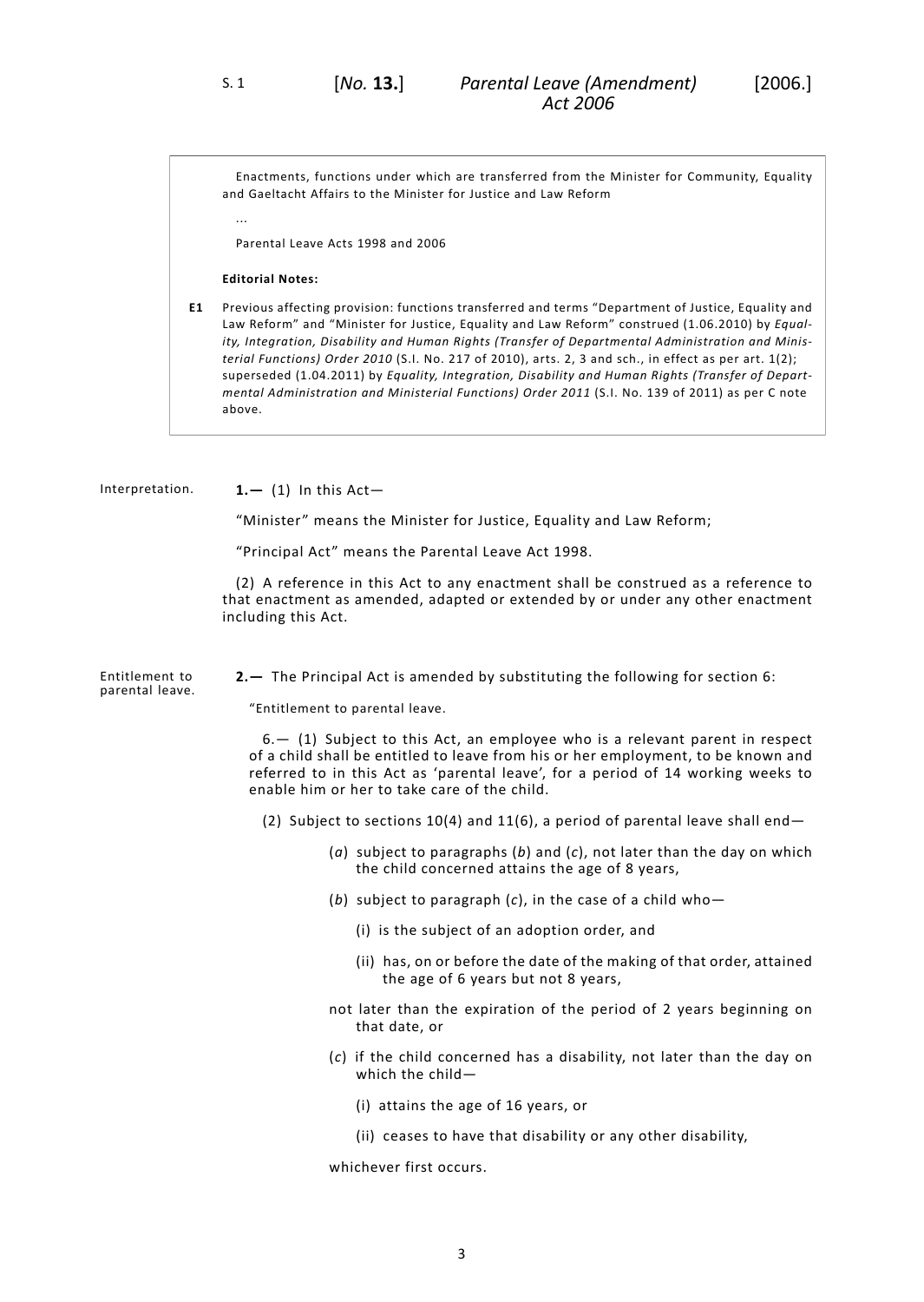(3) A period of parental leave shall not commence before a time when the employee concerned has completed one year's continuous employment with the

employer from whose employment the leave is taken.

(4) Subject to this Act, an employee shall be entitled to parental leave in respect of each child of which he or she is a relevant parent.

(5) A person who is a relevant parent in more than one capacity in respect of a child shall not be entitled to parental leave in more than one such capacity in respect of the child.

(6) Where 2 or more relevant parents in respect of a child are entitled to parental leave in respect of the child, none of the parents shall be entitled to—

- (*a*) the parental leave of any other parent in respect of the child, or
- (*b*) transfer any part of the period of his or her parental leave to any other parent in respect of the child.

(7) Notwithstanding subsection (3), where an employee—

- (*a*) will not have completed one year's continuous employment with his or her employer on the latest day for commencing a period of parental leave having regard to subsection (2), but
- (*b*) has completed 3 months of such employment on the latest day for commencing a period of such leave provided for by this subsection,

the employee shall, subject to this Act, be entitled to parental leave for a period of one week for each month of continuous employment that he or she has completed with the employer at the time of the commencement of the leave.

(8) Where, before the relevant day, a person who is a relevant parent in respect of a child—

- (*a*) has taken 14 weeks parental leave in respect of the child (and irrespective of whether the leave consisted of a continuous period or a number of periods), or
- (*b*) has not taken 14 weeks parental leave in respect of the child (and irrespective of whether the person was prevented from taking all or any of the parental leave by the operation of subsection (3) of this section as in force before the relevant day),

then, on and after the relevant day—

- (*c*) if paragraph (*a*) is applicable, nothing in this Act as amended by the relevant Act shall entitle the person to any further period of parental leave in respect of that child, and
- (*d*) if paragraph (*b*) is applicable, this Act as amended by the relevant Act shall apply to so much of the 14 weeks of parental leave referred to in that paragraph as was not taken before the relevant day in respect of that child.
- (9) In this section—

'adopting parent' means an adopting father, adopting mother or sole male adopter within the meaning of the definitions of 'adopting father', 'adopting mother' and 'sole male adopter' respectively in section 2 of the Adoptive Leave Act 1995 but as if, in each of those definitions, the words 'or is to be placed' were omitted;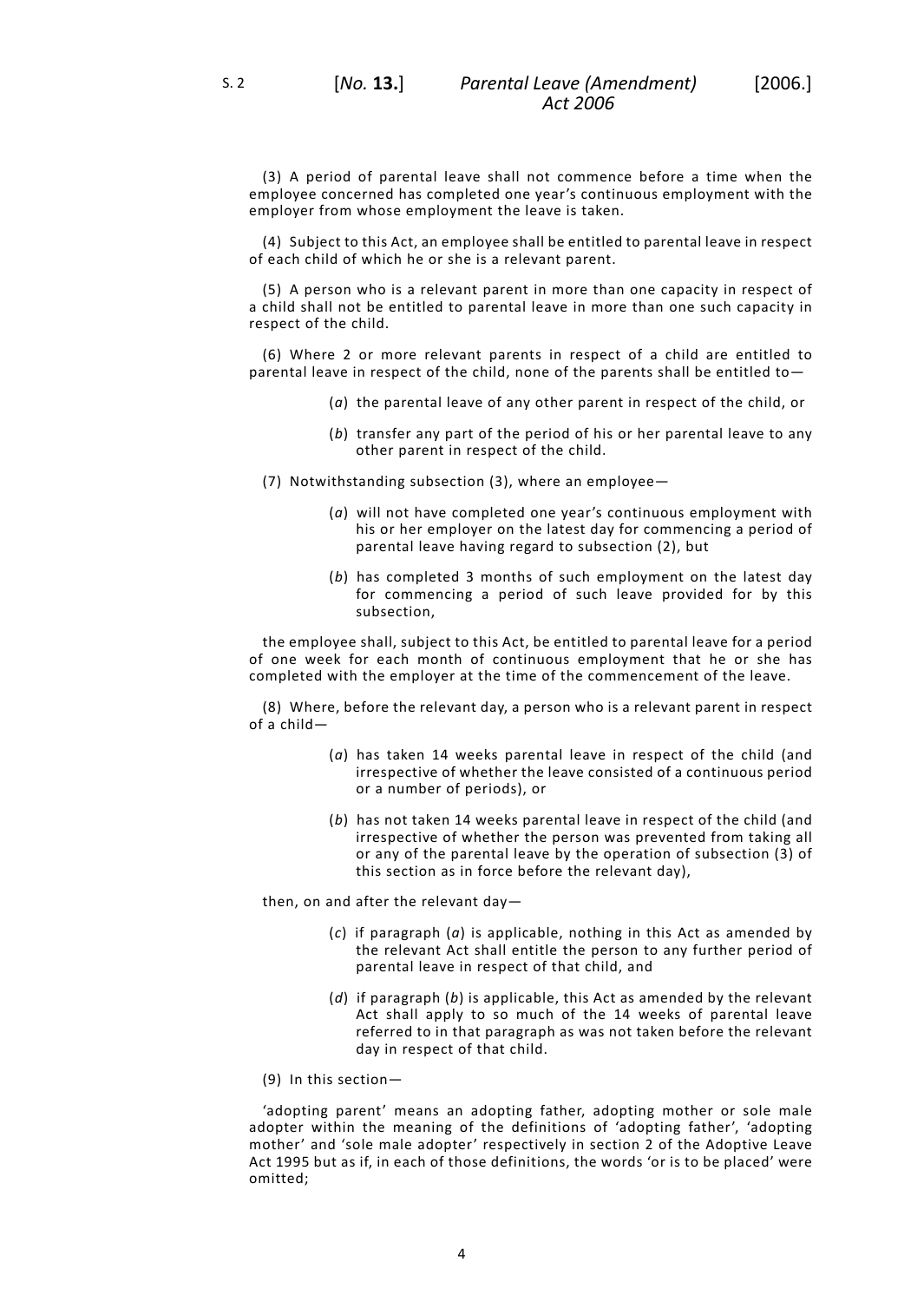'adoptive parent', in relation to a child, means a person in whose favour an adoption order in respect of the child has been made and is in force;

'disability', in relation to a child, means an enduring physical, sensory, mental health or intellectual impairment of the child such that the level of care required for the child is substantially more than the level of care that is generally required for children of the same age who do not have any such impairment;

'relevant Act' means the *Parental Leave (Amendment) Act 2006*;

'relevant day' means the day on which *section [2](#page-6-1)* of the relevant Act comes into operation;

<span id="page-8-0"></span>'relevant parent', in relation to a child, means a person who is—

- (*a*) the natural parent, the adoptive parent or the adopting parent in respect of the child, or
- (*b*) acting *in loco parentis* to the child.".

Amendment of section 6 of Principal Act. **3**.—F1**[**...**]**

#### **Annotations**

**Amendments:**

<span id="page-8-1"></span>**F1** Repealed (20.07.2008) by *Civil Law (Miscellaneous Provisions) Act 2008* (14/2008), s. 3(1) and sch. part 1, S.I. No. 274 of 2008.

Amendment of section 7 of Principal Act.

- **4**.— Section 7 of the Principal Act is amended—
	- (*a*) in subsection (1)—
		- (i) in paragraph (*a*), by deleting "or", and
		- (ii) by inserting the following after paragraph (*a*):
			- "(*aa*) subject to subsection (1A), 2 separate periods—
				- (i) each consisting of not less than 6 weeks, and
				- (ii) not exceeding 14 weeks in total, or",
	- (*b*) by inserting the following after subsection (1):

"(1A) Subject to subsection (1B), where parental leave in respect of a child is taken by an employee pursuant to subsection  $(1)(aa)$ , then in respect of that child the employee is not entitled to take the second period of parental leave unless not less than 10 weeks have elapsed since the first period of parental leave ended.

(1B) The employer concerned (or representatives of the employer and other employers) and the employee concerned (or representatives of the employee and other employees) may agree to a shorter period than the 10 weeks referred to in subsection (1A), either in a particular case or a class of cases.",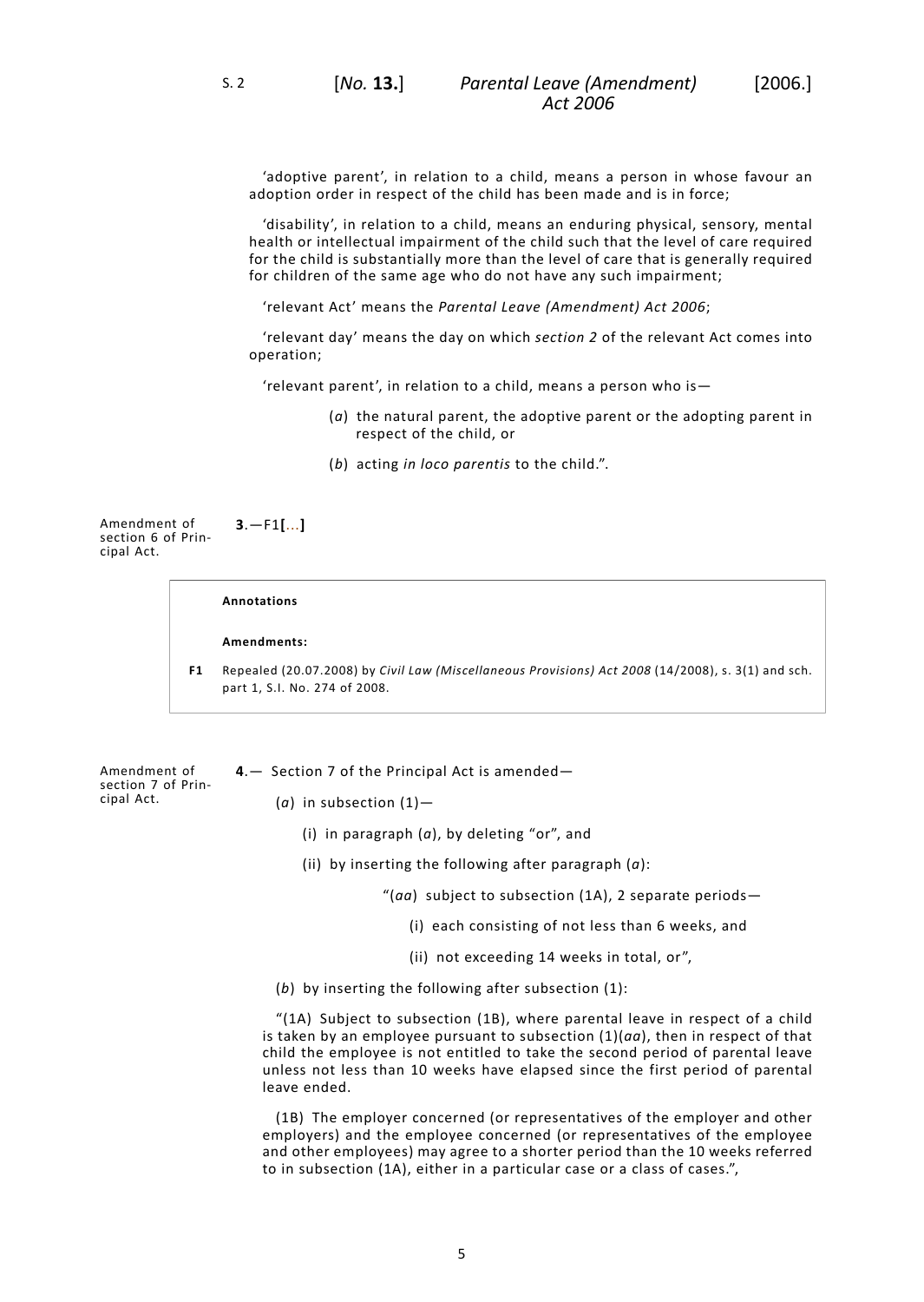- (*c*) in subsection (2)(*b*), by substituting "referred to in paragraph (*a*) or (*aa*)" for "of 14 weeks referred to in paragraph (*a*)",
- (*d*) in subsection (3), by substituting "Subject to subsection (3A), where" for "Where", and
- (*e*) by inserting the following after subsection (3):
- "(3A) Subsection (3) shall not apply to  $-$ 
	- (*a*) any period of parental leave proposed to be taken by an employee—
		- (i) in respect of a child who has attained the age of 7 years before or on the date of commencement of this subsection, and
		- (ii) before the 1st anniversary of that date,
	- if the operation of section  $6(2)(a)$  would prevent the employee from taking all or any part of that parental leave after that date, or
	- (*b*) any period of parental leave proposed to be taken by an employee—
		- (i) in respect of a child who has attained the age of 15 years before or on the date of commencement of this subsection, and
		- (ii) before the 1st anniversary of that date,
	- if the operation of section 6(2)(*c*) would prevent the employee from taking all or any part of that parental leave after that date.".

<span id="page-9-0"></span>Amendment of section 8 of Prin-subsection (6): cipal Act. **5**.— Section 8 of the Principal Act is amended by substituting the following for

> "(6) An employee who has given a notice to his or her employer under subsection (1) shall, if the employer so requests, furnish to the employer such evidence as the employer may reasonably require in relation to—

- (*a*) the date of birth of the child in respect of whom the parental leave is sought,
- (*b*) the employee being a relevant parent, within the meaning of section 6(9), of the child, and
- (*c*) if relevant, the disability, within the meaning of section 6(9), of the child.

(7) Where an employee proposes to take parental leave in respect of a child pursuant to section 7(1)(*aa*), then the notice under subsection (1) required to be given by the employee shall, for the purposes of this Act, be treated as—

- (*a*) one such notice if the employee complies with that requirement by giving one notice specifying the 2 periods of parental leave proposed to be taken, and
- (*b*) 2 such notices if the employee complies with that requirement by giving 2 notices each specifying one of the periods of parental leave proposed to be taken,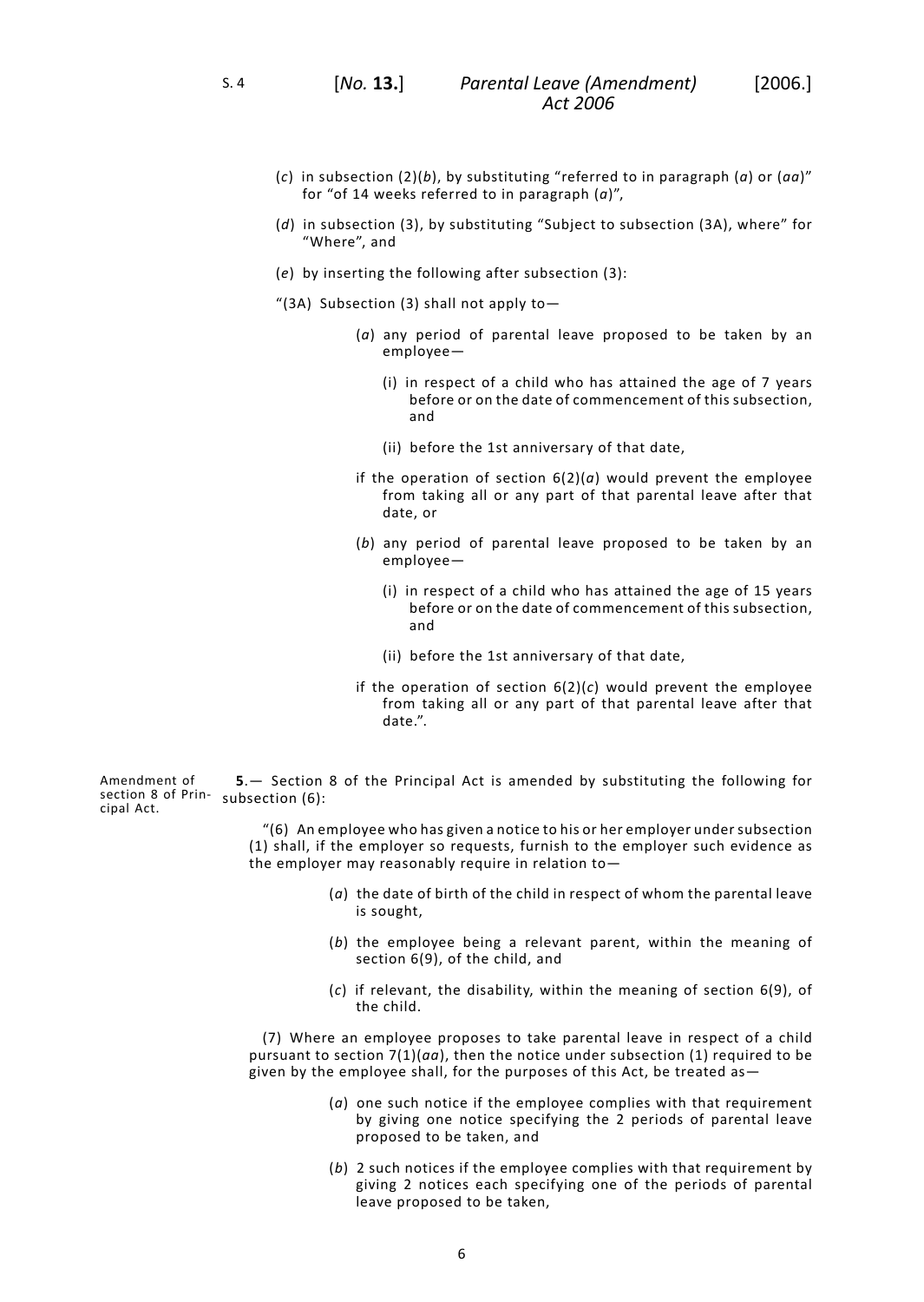S. 5 [*No.* **13.**]

<span id="page-10-0"></span>and the other provisions of this Act (including section 11) shall be construed accordingly.".

Amendment of section 10 of Principal Act.

**6**.— Section 10 of the Principal Act is amended—

(*a*) by substituting the following for subsection (2):

"(2) Notwithstanding subsection (1), if, after the date of a confirmation document (whether or not the period of parental leave to which it relates has commenced)—

- (*a*) the employer concerned or his or her successor and the employee concerned so agree, the leave or part of it may be postponed to such time as may be so agreed upon, the period of such leave may be curtailed in such manner and to such extent as may be so agreed upon or the form of the leave may be varied in such manner as may be so agreed upon, and in such a case the confirmation document shall be amended accordingly, or
- (*b*) the employee concerned becomes sick such that the employee is unable to care for the child the subject of the parental leave to which the confirmation document relates, then the employee may, by notice in writing given to the employer concerned or his or her successor, as soon as is reasonably practicable after becoming sick, and accompanied by the relevant evidence in respect of the sickness—
	- (i) if the period of parental leave has not commenced, postpone the taking of the leave to such time as the employee is no longer sick, or
	- (ii) if the period of parental leave has commenced, suspend the taking of the balance of the leave to such time as the employee is no longer sick,
- and in such a case the confirmation document shall be deemed to be amended accordingly.",
- (*b*) in subsection (3), by substituting "subsection  $(2)(a)$ " for "subsection  $(2)$ ",

(*c*) by inserting the following after subsection (3):

"(4) If, solely because of the postponement or suspension under subsection (2)(*b*) of the taking of parental leave, or of the taking of the balance of parental leave, as the case may be, the period of the parental leave ends by virtue of the operation of section 6(2), then the event which causes that period to so end shall be deemed, for the purposes of this Act, to have occurred after the end of that period.

(5) In subsection (2)(*b*), 'relevant evidence', in relation to an employee, means—

- (*a*) a medical certificate—
	- (i) stating that the employee named in the certificate is, by reason of the sickness specified in the certificate, unable to care for the child named in the certificate, and
	- (ii) signed by a registered medical practitioner within the meaning of section 2 of the Medical Practitioners Act 1978,
- or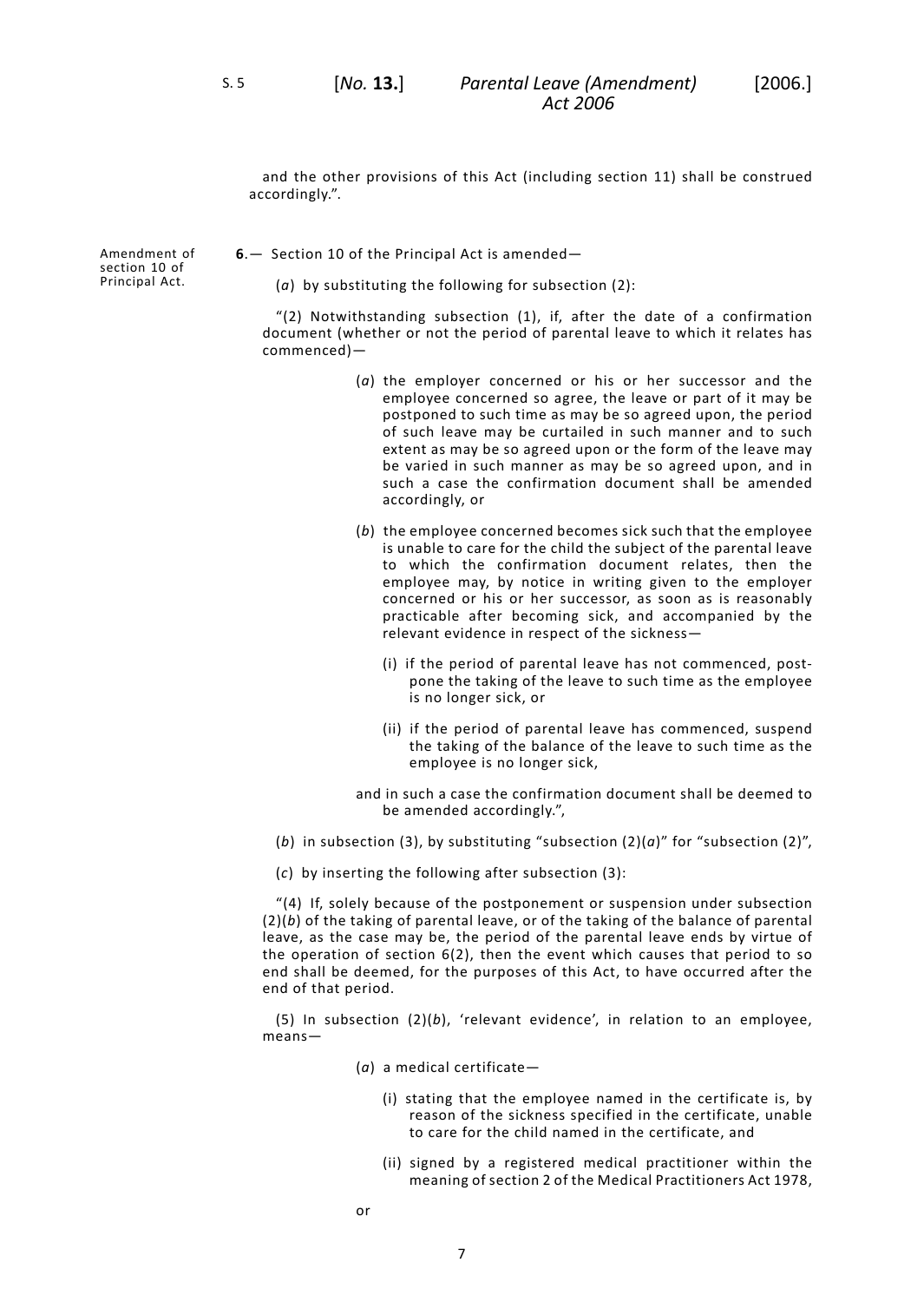Amendment of section 11 of Principal Act.

Amendment of section 13 of Principal Act.

<span id="page-11-0"></span>**7**.— Section 11 of the Principal Act is amended by substituting the following for subsection (6):

care for the child concerned.".

"(6) If, solely because of the postponement under this section of the commencement of parental leave, the period of the parental leave ends by virtue of the operation of section 6(2), then the event which caused that period to so end shall be deemed, for the purposes of this Act, to have occurred after the end of that period.

<span id="page-11-1"></span>(6A) Where a notice under section 8(1) by an employee to his or her employer falls within section 8(7)(*a*), then, subject to any agreement between the employee and the employer, any postponement under this section of the commencement of parental leave must apply to both periods of proposed parental leave the subject of the notice.".

**8**.— Section 13 of the Principal Act is amended—

(*a*) in subsection (2), by substituting the following for paragraph (*f*):

"(*f*) a person other than one specified in any of paragraphs (*a*) to (*e*), who resides with the employee in a relationship of domestic dependency.",

and

- (*b*) by inserting the following after subsection (2):
- "(2A) For the purposes of subsection (2)(*f*)—
	- (*a*) a person who resides with an employee is taken to be in a relationship of domestic dependency with the employee if, in the event of injury or illness, one reasonably relies on the other to make arrangements for the provision of care, and
	- (*b*) the sexual orientation of the persons concerned is immaterial.

<span id="page-11-2"></span>(2B) Paragraph (*b*) of subsection (2A) is not to be taken to limit in any way the classes of persons in respect of whom an employee is entitled to *force majeure* leave by virtue of subsection (2)(*f*).".

Amendment of section 15 of Principal Act.

**9**.— Section 15(1) of the Principal Act is amended by substituting the following for paragraph (*c*):

- "(*c*) under the contract of employment under which the employee was employed immediately before the commencement of the period or, where a change of ownership such as is referred to in paragraph (*a*) has occurred, under a contract of employment with the successor that is identical to the contract under which the employee was employed immediately before such commencement, and (in either case) under terms or conditions—
	- (i) not less favourable than those that would have been applicable to the employee, and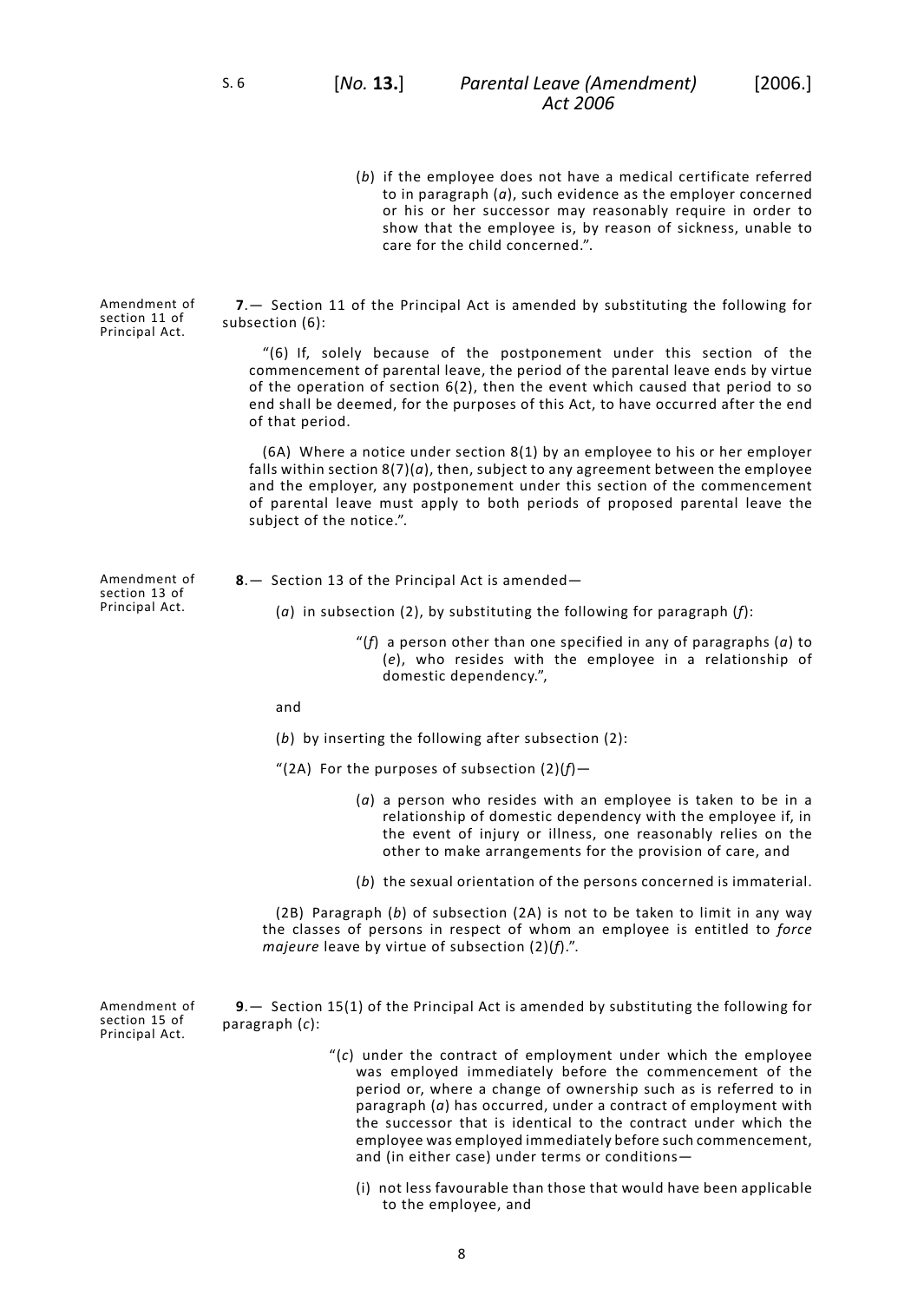S. 9 [*No.* **13.**]

- (ii) that incorporate any improvement to the terms or conditions of employment to which the employee would have been entitled,
- if he or she had not been so absent from work.".

Amendment of section 16 of Principal Act.

- <span id="page-12-0"></span>**10**.— Section 16(2) of the Principal Act is amended—
	- (*a*) in paragraph (*a*), by substituting "circumstances," for "circumstances, and",
	- (*b*) by substituting the following for paragraph (*b*):
		- "(*b*) the terms or conditions of the contract—
			- (i) relating to the place where the work under it is required to be done, the capacity in which the employee concerned is to be employed and any other terms or conditions of employment are not less favourable to the employee than those of his or her contract of employment immediately before the start of the period of absence from work while on parental leave, and
			- (ii) incorporate any improvement to the terms or conditions of employment to which the employee would have been entitled if he or she had not been so absent from work during that period,

and

(*c*) the continuity of service is preserved.".

<span id="page-12-1"></span>Protection of **11.—** The Principal Act is amended by inserting the following in Part III after section 16:

"Protection of employees from penalisation.

16A.— (1) An employer shall not penalise an employee for proposing to exercise or having exercised his or her entitlement to parental leave or *force majeure* leave.

(2) Penalisation of an employee includes—

- (*a*) dismissal of the employee,
- (*b*) unfair treatment of the employee, including selection for redundancy, and
- (*c*) an unfavourable change in the conditions of employment of the employee.

(3) If a penalisation of an employee, in contravention of subsection (1), constitutes a dismissal of the employee, as referred to in subsection (2)(*a*), the employee may institute proceedings under the Unfair Dismissals Acts 1977 to 2005 in respect of that dismissal and such dismissal may not be referred to a rights commissioner under Part IV.

(4) An employee who is entitled to return to work in the employment concerned in accordance with section 15 but is not permitted by his or her employer to do so—

employees from penalisation.